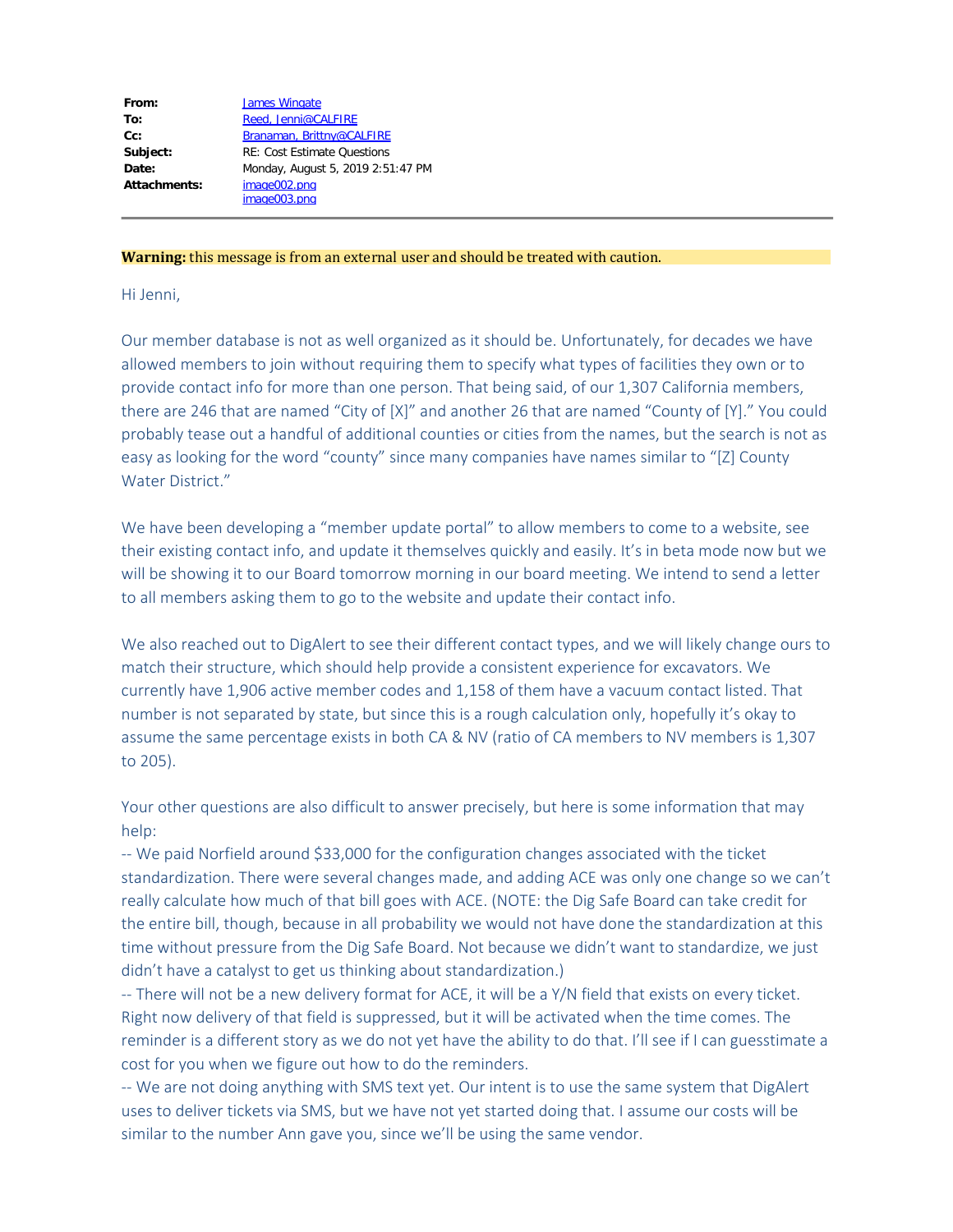Please let me know if you need any additional information.

James

James Wingate | Executive Director USA North 811 800-640-5137 main 925-222-6506 direct [www.USANorth811.org](https://gcc01.safelinks.protection.outlook.com/?url=http%3A%2F%2Fwww.usanorth811.org%2F&data=02%7C01%7Cjenni.reed%40fire.ca.gov%7C98dd4575e604405889a908d719ef1a8b%7C447a4ca05405454dad68c98a520261f8%7C1%7C0%7C637006387062794820&sdata=5CWj2v9uCTJuMlrAUJPzJYoraeKRp78KZdR1sPPmjKI%3D&reserved=0)



**From:** Reed, Jenni@CALFIRE <jenni.reed@fire.ca.gov> **Sent:** Friday, July 26, 2019 11:29 AM **To:** 'Ann Diamond' <ann@digalert.org>; James Wingate <james.wingate@usanorth811.org> **Cc:** Branaman, Brittny@CALFIRE <Brittny.Branaman@fire.ca.gov> **Subject:** Cost Estimate Questions

Hi Ann and James,

I am writing to ask you guys for some cost estimates. Here's what I am looking for:

- 1) What are/were the incremental costs associated with configuring your systems to produce the proposed ACE ticket renewal reminder?
	- o Examples would be
		- If you have a vendor who administers your app, and you have to pay them a certain amount to configure content and protocols for an app-based ACE renewal notification, the amount you pay them for this specific change would be the amount I am looking for; and/or
		- If you have a staff employee who manages the aspect of your system that deals with automated email communications, and they need to produce a new email template and delivery rules for the ACE renewal reminder, I'd want the number of hours it would take for them to complete that task x their hourly rate.
		- If you are implementing changes on multiple platforms to communicate the ACE reminder in multiple ways, I am interested in all of them.
- 2) What do you estimate the incremental costs to be for each electronic reminder that will be sent? I am assuming the vast majority of the cost will be associated with setup, as opposed to per reminder costs, but even if it's pennies, it's still helpful to know that info if possible.
	- o If you will be sending reminders on multiple platforms and the incremental costs are